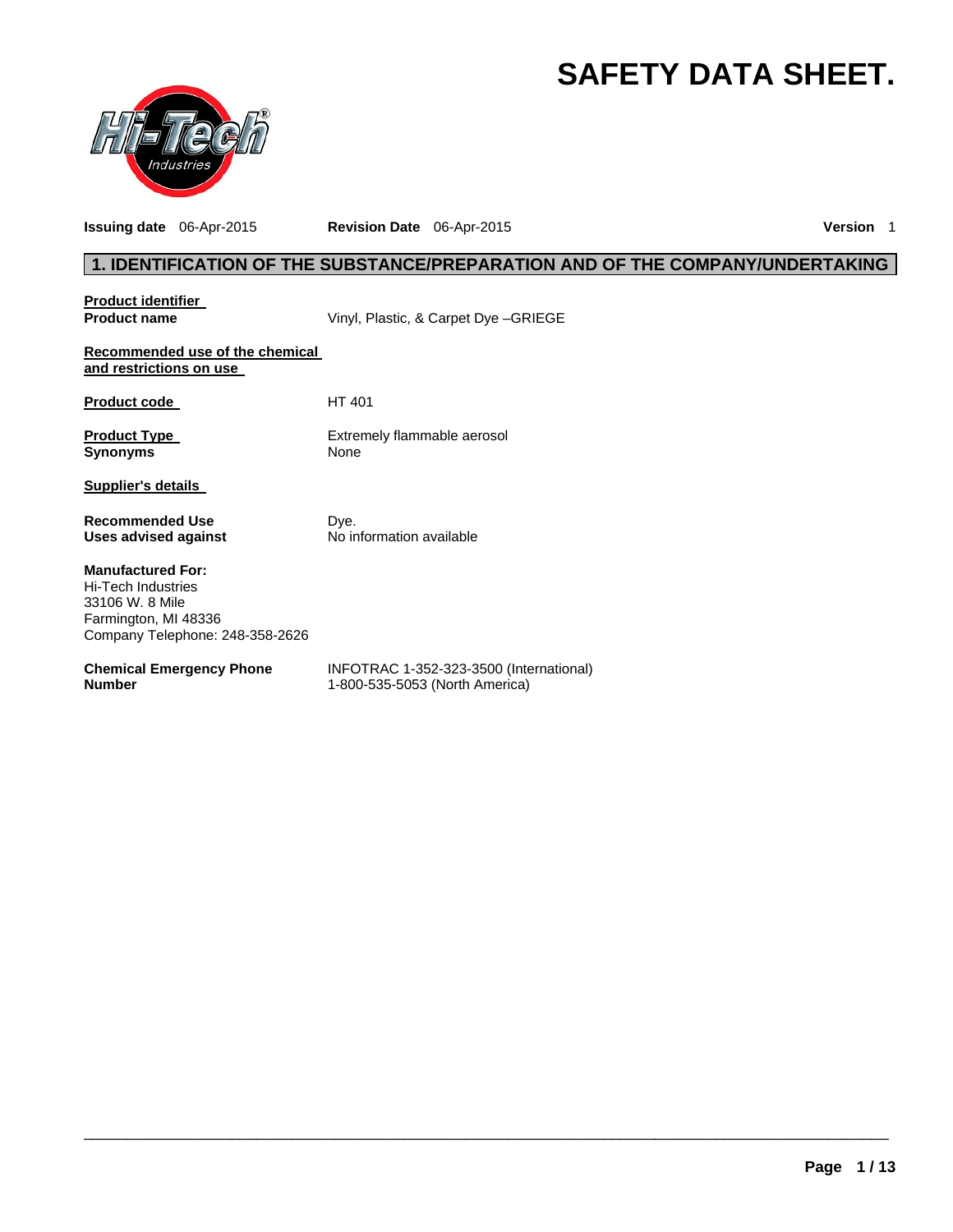#### $\Box$ **2. HAZARDS IDENTIFICATION**

#### **Classification**

| Skin corrosion/irritation                          | Category 2            |
|----------------------------------------------------|-----------------------|
| Serious eye damage/eye irritation                  | Category 2A           |
| Carcinogenicity                                    | Category 2            |
| <b>Reproductive Toxicity</b>                       | Category 2            |
| Specific target organ toxicity (single exposure)   | Category 3            |
| Specific target organ toxicity (repeated exposure) | Category 2            |
| Aspiration toxicity                                | Category 1            |
| Flammable aerosols                                 | Category 1            |
| Gases under pressure                               | <b>Compressed Gas</b> |

# **GHS Label elements, including**

#### **precautionary statements**

|                                                                                                                      | <b>Emergency Overview</b> |         |                     |
|----------------------------------------------------------------------------------------------------------------------|---------------------------|---------|---------------------|
| <b>DANGER</b>                                                                                                        |                           |         |                     |
| <b>Hazard Statements</b>                                                                                             |                           |         |                     |
| Causes skin irritation                                                                                               |                           |         |                     |
| Causes serious eye irritation                                                                                        |                           |         |                     |
| Suspected of causing cancer                                                                                          |                           |         |                     |
| Suspected of damaging fertility or the unborn child                                                                  |                           |         |                     |
| May cause drowsiness or dizziness                                                                                    |                           |         |                     |
| May cause damage to organs (Central Nervous System, Central Vascular System, Eyes, Kidney, Liver, Lungs, Respiratory |                           |         |                     |
| System, and skin) through prolonged or repeated exposure.                                                            |                           |         |                     |
| May be fatal if swallowed and enters airways                                                                         |                           |         |                     |
| Extremely flammable aerosol                                                                                          |                           |         |                     |
| Contains gas under pressure; may explode if heated                                                                   |                           |         |                     |
|                                                                                                                      |                           |         |                     |
| Appearance<br>opaque                                                                                                 | <b>Physical state</b>     | Aerosol | <b>Odor</b> Solvent |

# **Precautionary Statements - Prevention**

Obtain special instructions before use Do not handle until all safety precautions have been read and understood Wash face, hands and any exposed skin thoroughly after handling Wear protective gloves/protective clothing/eye protection/face protection Do not breathe dust/fume/gas/mist/vapors/spray Use only outdoors or in a well-ventilated area Keep away from heat/sparks/open flames/hot surfaces. — No smoking Do not spray on an open flame or other ignition source Pressurized container: Do not pierce or burn, even after use

#### **Precautionary Statements - Response**

If exposed or concerned: Get medical advice/attention

Specific treatment (see first aid on this label)

IF IN EYES: Rinse cautiously with water for several minutes. Remove contact lenses, if present and easy to do. Continue rinsing. If eye irritation persists: Get medical advice/attention

 $\Box$ 

IF ON SKIN: Wash with plenty of soap and water.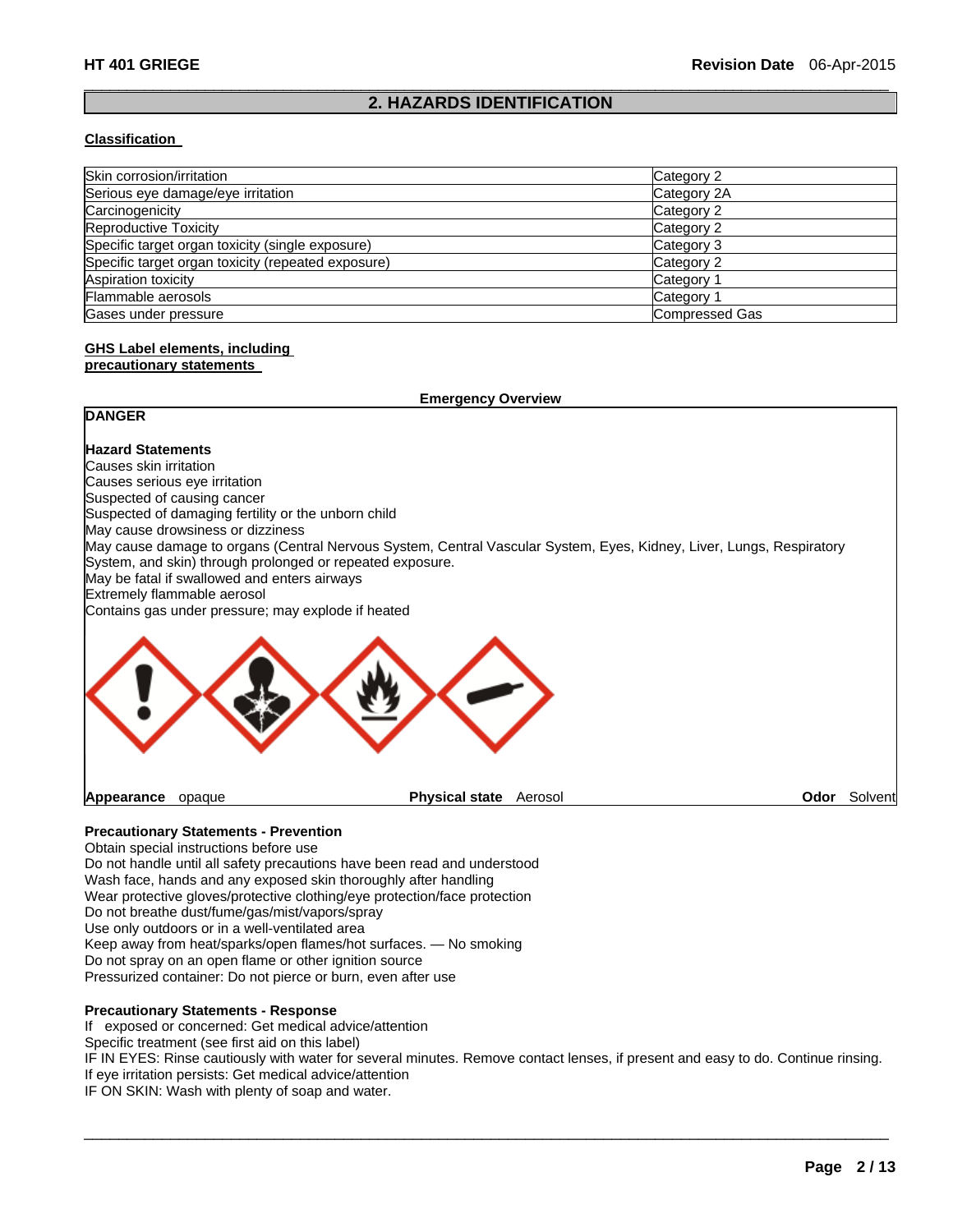If skin irritation occurs: Get medical advice/attention Take off contaminated clothing and wash before reuse IF INHALED: Remove person to fresh air and keep comfortable for breathing. Call a POISON CENTER or doctor/physician if you feel unwell IF SWALLOWED: Immediately call a POISON CENTER or doctor/physician Do NOT induce vomiting

# **Precautionary Statements - Storage**

Store locked up Store in a well-ventilated place. Keep container tightly closed Protect from sunlight. Do not expose to temperatures exceeding 50 °C/122 °F

#### **Precautionary Statements - Disposal**

Dispose of contents/container to an approved waste disposal plant

#### **Hazards not otherwise classified (HNOC)**

None

#### **Other information**

• Toxic to aquatic life with long lasting effects

4E-05% of the mixture consists of ingredient(s) of unknown toxicity

# **3. COMPOSITION/INFORMATION ON INGREDIENTS**

 $\Box$ 

| <b>Chemical Name</b>       | <b>CAS-No</b>  | Weight %* |
|----------------------------|----------------|-----------|
| <b>ACETONE</b>             | 67-64-1        | $30 - 40$ |
| PROPANE/ISOBUTANE/N-BUTANE | 68476-86-8     | 20-30     |
| <b>TOLUENE</b>             | 108-88-3       | $10 - 20$ |
| TITANIUM DIOXIDE           | 13463-67-7     | $1 - 10$  |
| N-BUTYL ALCOHOL            | $71-36-3$      | $1 - 10$  |
| CALCIUM CARBONATE          | 1317-65-3      | $1 - 10$  |
| <b>MAGNESIUM SILICATE</b>  | 14807-96-6     | $1 - 10$  |
| 2-BUTANONE                 | 78-93-3        | $1 - 10$  |
| <b>XYLENE</b>              | 1330-20-7      | $1 - 10$  |
| ETHYL BENZENE              | $100 - 41 - 4$ | $0.1 - 1$ |

\*The exact percentage (concentration) of composition has been withheld as a trade secret.

# **4. FIRST AID MEASURES**

### **First aid measures for different exposure routes**

| Eye contact         | Rinse immediately with plenty of water, also under the eyelids, for at least 15 minutes. Keep<br>eye wide open while rinsing. Call a physician if irritation persists.                            |
|---------------------|---------------------------------------------------------------------------------------------------------------------------------------------------------------------------------------------------|
| <b>Skin contact</b> | Wash off immediately with soap and plenty of water while removing all contaminated<br>clothes and shoes. If symptoms persist, call a physician.                                                   |
| <b>Inhalation</b>   | Move to fresh air. If breathing is difficult, give oxygen. Artificial respiration and/or oxygen<br>may be necessary. If breathing has stopped, contact emergency medical services<br>immediately. |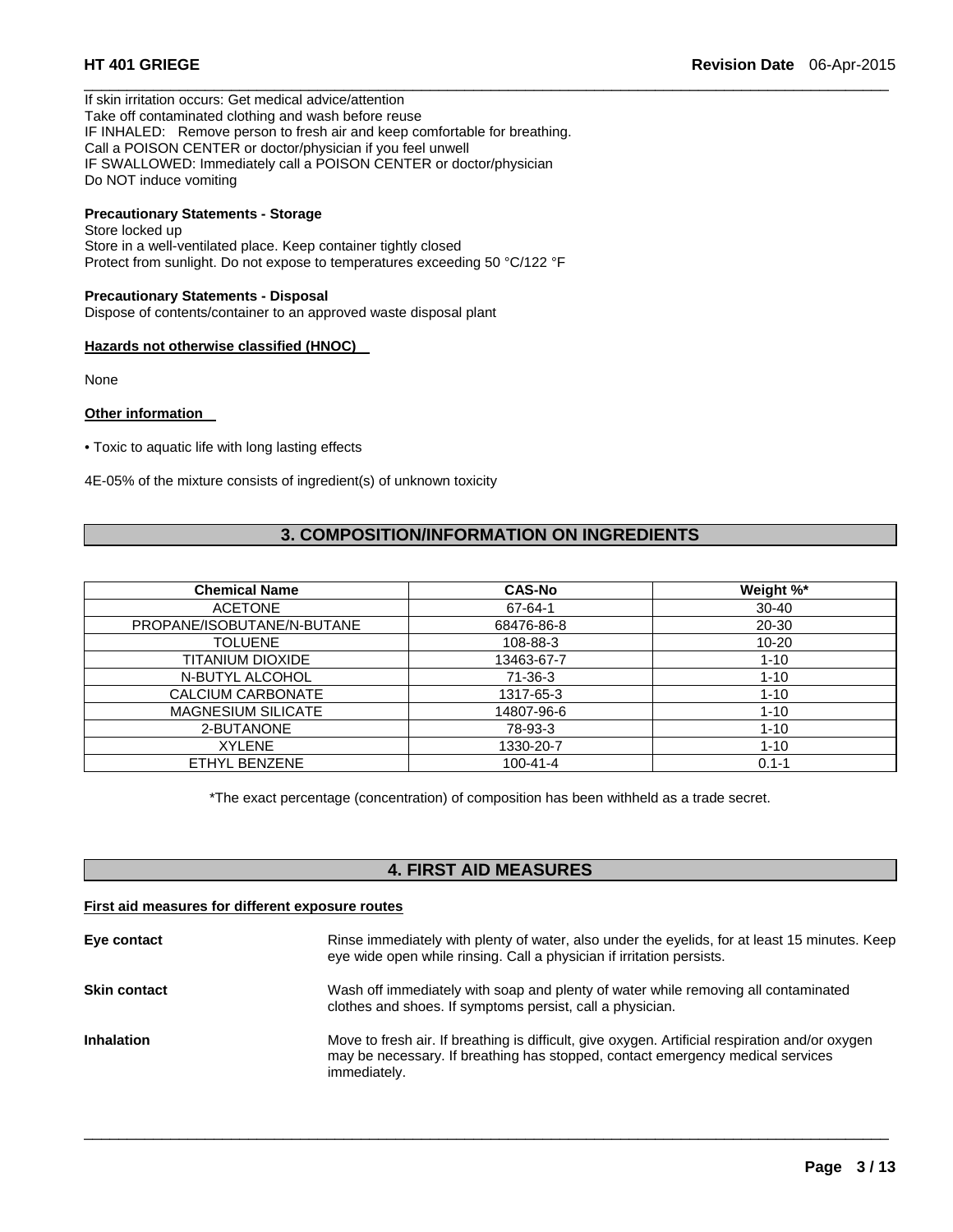| <b>Ingestion</b>     | Rinse mouth. Do NOT induce vomiting. Never give anything by mouth to an unconscious<br>person. Call a physician or Poison Control Center immediately.                                                                                                                                          |
|----------------------|------------------------------------------------------------------------------------------------------------------------------------------------------------------------------------------------------------------------------------------------------------------------------------------------|
|                      | Most important symptoms/effects, acute and delayed                                                                                                                                                                                                                                             |
| <b>Main Symptoms</b> | Causes skin and eye irritation. Irritating to respiratory system. May cause drowsiness or<br>dizziness. May damage to fertility or the unborn child. May cause cancer. Harmful or fatal<br>if swallowed and enters airways. Causes damage to organs through prolonged or<br>repeated exposure. |
|                      | Indication of immediate medical attention and special treatment needed, if necessary                                                                                                                                                                                                           |

**Notes to physician Treat symptomatically.** 

### **5. FIRE-FIGHTING MEASURES**

#### **Suitable Extinguishing Media**

Water fog.Dry chemical. Carbon dioxide (CO2). Cool containers/tanks with water spray.

**Unsuitable Extinguishing Media** Keep away from sources of ignition - No smoking. Cool containers / tanks with water spray.

#### **Specific hazards arising from the chemical**

Extremely flammable. Keep product and empty container away from heat and sources of ignition. In the event of fire and/or explosion do not breathe fumes.

#### **Explosion Data Sensitivity to Mechanical Impact** none. **Sensitivity to Static Discharge** Yes.

#### **Protective Equipment and Precautions for Firefighters**

As in any fire, wear self-contained breathing apparatus pressure-demand, MSHA/NIOSH (approved or equivalent) and full protective gear.

### **6. ACCIDENTAL RELEASE MEASURES**

#### **Personal precautions, protective equipment and emergency procedures**

| <b>Personal precautions</b>                           | Avoid contact with eyes. Avoid breathing vapors or mists. Contents under pressure. Do not<br>puncture or incinerate cans. Do no stick pin or any other sharp object into opening on top of<br>can. Avoid skin contact. Use with adequate ventilation. Keep container away from<br>heat, flames, and all other sources of ignition. Keep can away from all sources of electricity<br>such as electric motors and batteries. Do not spray on hot surfaces. |
|-------------------------------------------------------|----------------------------------------------------------------------------------------------------------------------------------------------------------------------------------------------------------------------------------------------------------------------------------------------------------------------------------------------------------------------------------------------------------------------------------------------------------|
| <b>Environmental precautions</b>                      |                                                                                                                                                                                                                                                                                                                                                                                                                                                          |
| <b>Environmental precautions</b>                      | Beware of vapors accumulating to form explosive concentrations. Vapors can accumulate<br>in low areas. Prevent further leakage or spillage if safe to do so. Do not allow material to<br>contaminate ground water system. Prevent product from entering drains. Local authorities<br>should be advised if significant spillages cannot be contained.                                                                                                     |
| Methods and materials for containment and cleaning up |                                                                                                                                                                                                                                                                                                                                                                                                                                                          |
| <b>Methods for Containment</b>                        | Prevent further leakage or spillage if safe to do so. Absorb spill with inert material (e.g. dry<br>sand or earth), then place in a chemical waste container.                                                                                                                                                                                                                                                                                            |
| Methods for cleaning up                               | Pick up and transfer to properly labeled containers. Soak up with inert absorbent material.<br>Clean contaminated surface thoroughly. After cleaning, flush away traces with water.                                                                                                                                                                                                                                                                      |
|                                                       | - !!!!!!!!!! !!!! ^T^^ !!!                                                                                                                                                                                                                                                                                                                                                                                                                               |

### **7. HANDLING AND STORAGE**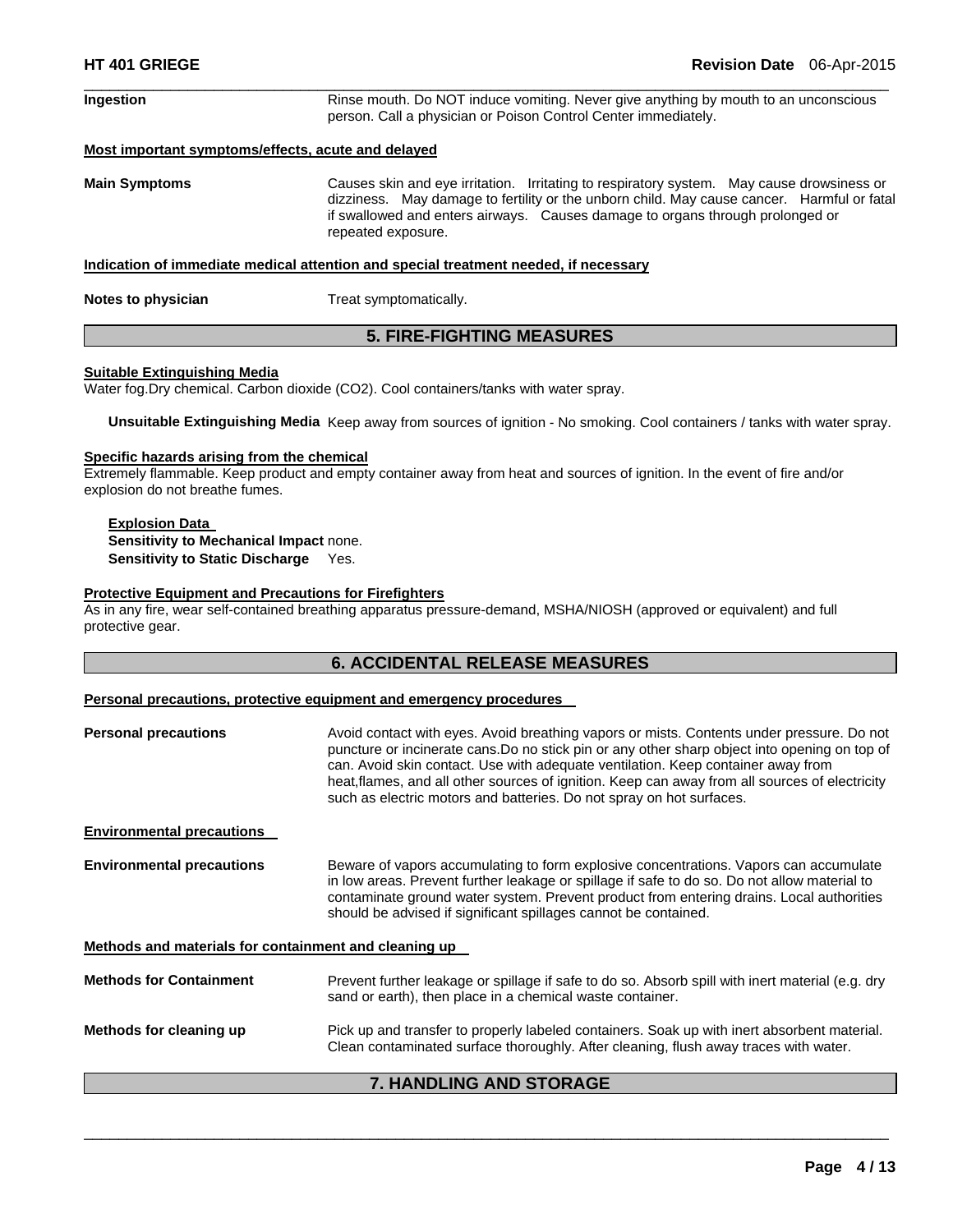# **Precautions for safe handling**

| Advice on safe handling                                      | Avoid contact with eyes. Avoid breathing vapors or mists. Contents under pressure. Do not<br>puncture or incinerate cans. Do not stick pin or any other sharp object into opening on top<br>of can.                               |
|--------------------------------------------------------------|-----------------------------------------------------------------------------------------------------------------------------------------------------------------------------------------------------------------------------------|
| Conditions for safe storage, including any incompatibilities |                                                                                                                                                                                                                                   |
| <b>Technical measures/Storage</b><br>conditions              | Keep away from open flames, hot surfaces and sources of ignition. Keep containers tightly<br>closed in a cool, well-ventilated place. Keep in properly labeled containers. Keep out of the<br>reach of children. Store locked up. |
| Incompatible products                                        | Incompatible with strong acids and bases. Incompatible with oxidizing agents.                                                                                                                                                     |
| <b>Aerosol Level</b>                                         | 3                                                                                                                                                                                                                                 |

 $\Box$ 

# **8. EXPOSURE CONTROLS/PERSONAL PROTECTION**

#### **Control parameters**

# **Exposure Guidelines** .

| <b>Chemical Name</b>       | <b>ACGIH TLV</b>         | <b>OSHA PEL</b>                           | <b>NIOSH IDLH</b>                          |
|----------------------------|--------------------------|-------------------------------------------|--------------------------------------------|
| <b>ACETONE</b>             | STEL: 750 ppm            | TWA: 1000 ppm                             | <b>IDLH: 2500 ppm</b>                      |
| 67-64-1                    | TWA: 500 ppm             | TWA: 2400 mg/m <sup>3</sup>               | TWA: 250 ppm                               |
|                            |                          | (vacated) TWA: 750 ppm                    | TWA: 590 mg/m $3$                          |
|                            |                          | (vacated) TWA: 1800 mg/m <sup>3</sup>     |                                            |
|                            |                          | (vacated) STEL: 2400 mg/m <sup>3</sup>    |                                            |
|                            |                          | The acetone STEL does not apply           |                                            |
|                            |                          | to the cellulose acetate fiber            |                                            |
|                            |                          | industry. It is in effect for all other   |                                            |
|                            |                          | sectors                                   |                                            |
|                            |                          | (vacated) STEL: 1000 ppm                  |                                            |
| PROPANE/ISOBUTANE/N-BUTANE | 74-98-6: TWA: 1000 ppm   | 74-98-6: TWA: 1000 ppm                    | 74-98-6:IDLH: 2100 ppm                     |
| 68476-86-8                 | 106-97-8: STEL: 1000 ppm | TWA: $1800 \text{ ma/m}^3$                | TWA: 1000 ppm                              |
|                            | 75-28-5: STEL: 1000 ppm  | (vacated) TWA: 1000 ppm                   | TWA: 1800 mg/m <sup>3</sup>                |
|                            |                          | (vacated) TWA: 1800 mg/m <sup>3</sup>     | 106-97-8: TWA: 800 ppm                     |
|                            |                          | 106-97-8: (vacated) TWA: 800              | TWA: 1900 mg/m <sup>3</sup>                |
|                            |                          | ppm                                       | 75-28-5: TWA: 800 ppm                      |
|                            |                          | (vacated) TWA: 1900 mg/m <sup>3</sup>     | TWA: 1900 mg/m <sup>3</sup>                |
|                            |                          |                                           |                                            |
| <b>TOLUENE</b>             | TWA: 20 ppm              | TWA: 200 ppm                              | IDLH: 500 ppm                              |
| 108-88-3                   |                          | (vacated) TWA: 100 ppm                    | TWA: 100 ppm                               |
|                            |                          | (vacated) TWA: 375 mg/m <sup>3</sup>      | TWA: $375 \text{ mg/m}^3$                  |
|                            |                          | (vacated) STEL: 150 ppm                   | STEL: 150 ppm                              |
|                            |                          | (vacated) STEL: 560 mg/m <sup>3</sup>     | STEL: 560 mg/m <sup>3</sup>                |
|                            |                          | Ceiling: 300 ppm                          |                                            |
| <b>TITANIUM DIOXIDE</b>    | TWA: $10 \text{ mg/m}^3$ | TWA: 15 $mg/m3$ total dust                | IDLH: 5000 mg/m <sup>3</sup>               |
| 13463-67-7                 |                          | (vacated) TWA: 10 mg/m <sup>3</sup> total |                                            |
|                            |                          | dust                                      |                                            |
| N-BUTYL ALCOHOL            | TWA: 20 ppm              | TWA: 100 ppm                              | IDLH: 1400 ppm                             |
| $71 - 36 - 3$              |                          | TWA: 300 mg/ $m3$                         | Ceiling: 50 ppm                            |
|                            |                          | (vacated) S*                              | Ceiling: 150 mg/m <sup>3</sup>             |
|                            |                          | (vacated) Ceiling: 50 ppm                 |                                            |
|                            |                          | (vacated) Ceiling: 150 mg/m <sup>3</sup>  |                                            |
| <b>CALCIUM CARBONATE</b>   |                          | TWA: 15 $mq/m3$ total dust                | TWA: $10 \text{ mg/m}^3$<br>total dust     |
| 1317-65-3                  |                          | TWA: $5 \text{ mg/m}^3$ respirable        | TWA: $5 \text{ mg/m}^3$<br>respirable dust |
|                            |                          | fraction                                  |                                            |
|                            |                          | (vacated) TWA: $15 \text{ mg/m}^3$ total  |                                            |
|                            |                          | dust                                      |                                            |
|                            |                          | (vacated) TWA: 5 mg/m <sup>3</sup>        |                                            |
|                            |                          | respirable fraction                       |                                            |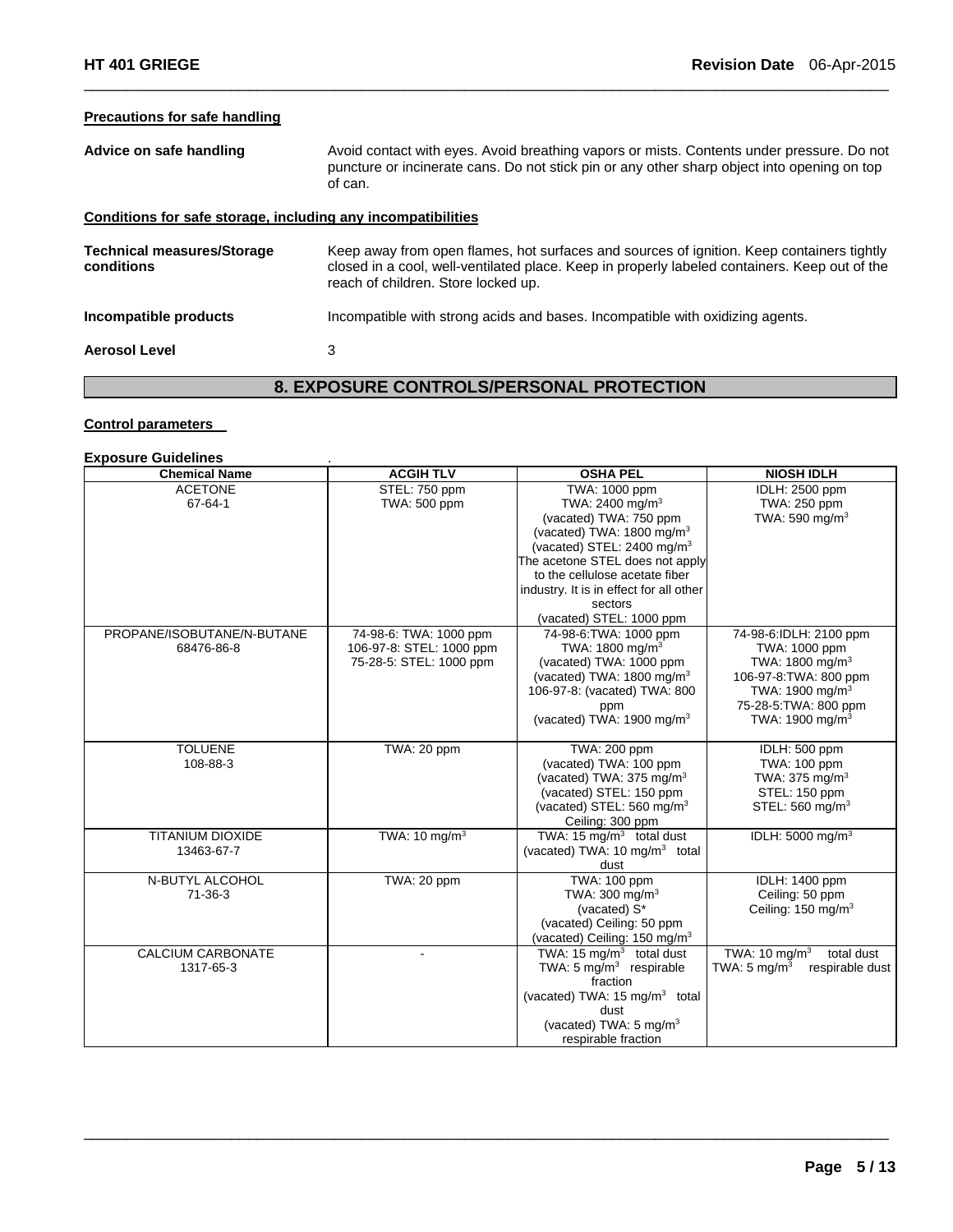## **HT 401 GRIEGE Revision Date** 06-Apr-2015

| <b>MAGNESIUM SILICATE</b> | TWA: 2 mg/m $3$ particulate matter | (vacated) TWA: $2 \text{ mg/m}^3$    | IDLH: $1000 \text{ mg/m}^3$  |
|---------------------------|------------------------------------|--------------------------------------|------------------------------|
| 14807-96-6                | containing no asbestos and <1%     | respirable dust <1% Crystalline      | TWA: 2 $mq/m3$ containing no |
|                           | crystalline silica, respirable     | silica, containing no Asbestos       | Asbestos and <1% Quartz      |
|                           | fraction                           | TWA: 20 mppcf if 1% Quartz or        | respirable dust              |
|                           |                                    | more, use Quartz limit               |                              |
| 2-BUTANONE                | STEL: 300 ppm                      | TWA: 200 ppm                         | <b>IDLH: 3000 ppm</b>        |
| 78-93-3                   | TWA: 200 ppm                       | TWA: 590 mg/m $3$                    | TWA: 200 ppm                 |
|                           |                                    | (vacated) TWA: 200 ppm               | TWA: 590 mg/m <sup>3</sup>   |
|                           |                                    | (vacated) TWA: 590 mg/m <sup>3</sup> | STEL: 300 ppm                |
|                           |                                    | (vacated) STEL: 300 ppm              | STEL: 885 mg/m <sup>3</sup>  |
|                           |                                    | (vacated) STEL: 885 mg/m $3$         |                              |
| <b>XYLENE</b>             | STEL: 150 ppm                      | <b>TWA: 100 ppm</b>                  |                              |
| 1330-20-7                 | TWA: 100 ppm                       | TWA: $435 \text{ mg/m}^3$            |                              |
|                           |                                    | (vacated) TWA: 100 ppm               |                              |
|                           |                                    | (vacated) TWA: $435 \text{ mg/m}^3$  |                              |
|                           |                                    | (vacated) STEL: 150 ppm              |                              |
|                           |                                    | (vacated) STEL: 655 mg/m $3$         |                              |
| ETHYL BENZENE             | TWA: 20 ppm                        | TWA: 100 ppm                         | IDLH: 800 ppm                |
| $100 - 41 - 4$            |                                    | TWA: $435 \text{ mg/m}^3$            | TWA: 100 ppm                 |
|                           |                                    | (vacated) TWA: 100 ppm               | TWA: 435 mg/m <sup>3</sup>   |
|                           |                                    | (vacated) TWA: $435 \text{ mg/m}^3$  | STEL: 125 ppm                |
|                           |                                    | (vacated) STEL: 125 ppm              | STEL: $545 \text{ mg/m}^3$   |
|                           |                                    | (vacated) STEL: 545 mg/m $3$         |                              |

*ACGIH: (American Conference of Governmental Industrial Hygienists) OSHA: (Occupational Safety & Health Administration) NIOSH IDLH: Immediately Dangerous to Life or Health* 

**Other Exposure Guidelines** Vacated limits revoked by the Court of Appeals decision in AFL-CIO v. OSHA, 965 F.2d 962 (11th Cir., 1992).

#### **Exposure controls**

| <b>Engineering Measures</b> | Showers              |  |
|-----------------------------|----------------------|--|
|                             | Eyewash stations     |  |
|                             | Ventilation systems. |  |

#### **Individual protection measures, such as personal protective equipment**

**Eye/Face Protection** Safety glasses with side-shields. **Skin and body protection Chemical resistant apron. Protective gloves. Respiratory protection** If exposure limits are exceeded or irritation is experienced, NIOSH/MSHA approved respiratory protection should be worn. Positive-pressure supplied air respirators may be required for high airborne contaminant concentrations. Respiratory protection must be provided in accordance with current local regulations.

#### **Hygiene measures** Handle in accordance with good industrial hygiene and safety practice.

# **9. PHYSICAL AND CHEMICAL PROPERTIES**

 $\Box$ 

#### **Physical and chemical properties**

**Physical state Aerosol Appearance** opaque **Odor** Solvent

**Property Values Property Property Remarks** • Methods **pH** No information available **Melting/freezing point No information available**<br> **Boiling point/boiling range No information available Boiling point/boiling range<br>Flash Point Flash Point Figure 1.142 °F** Based on propellant **Evaporation rate C** / -142 °F **Based on propellant** 

**No information available** 

**Color** griege **Odor Threshold** No information available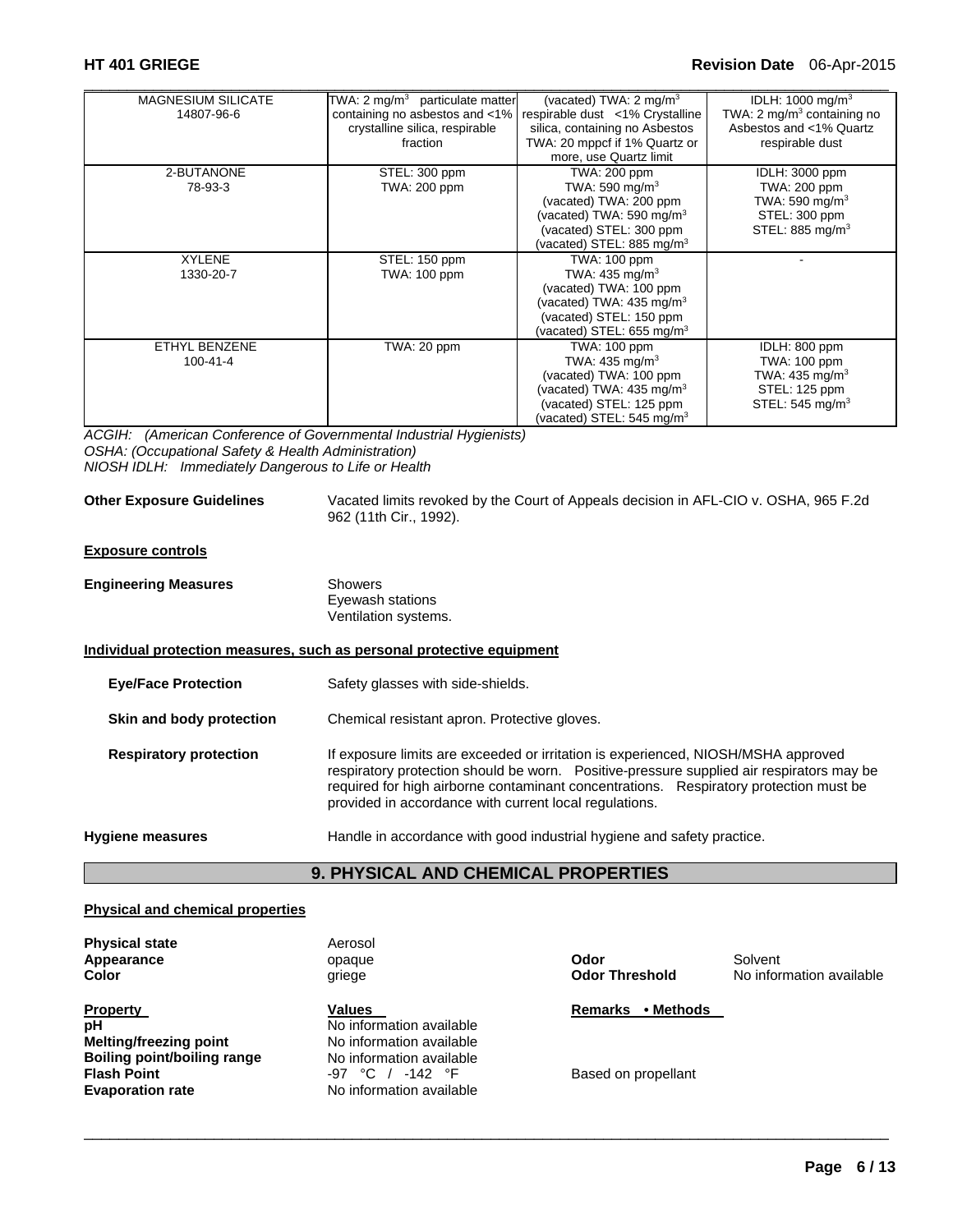| Flammability (solid, gas)                                             | No information available |                |  |
|-----------------------------------------------------------------------|--------------------------|----------------|--|
| <b>Flammability Limits in Air</b>                                     |                          |                |  |
| upper flammability limit                                              | No information available |                |  |
| lower flammability limit                                              | No information available |                |  |
| Vapor pressure                                                        | No information available |                |  |
| Vapor density                                                         | No information available |                |  |
| <b>Specific Gravity</b>                                               | 0.827                    |                |  |
| <b>Water solubility</b>                                               | Practically insoluble    |                |  |
| <b>Partition coefficient: n-octanol/waterNo information available</b> |                          |                |  |
| <b>Autoignition temperature</b>                                       | No information available | Not applicable |  |
| <b>Decomposition temperature</b>                                      | No information available |                |  |
| <b>Viscosity</b>                                                      | No information available |                |  |
| <b>Explosive properties</b>                                           | No information available |                |  |
| <b>Other information</b>                                              |                          |                |  |

**VOC Content(%)** 53.54

# **10. STABILITY AND REACTIVITY**

#### **Reactivity**

No data available

#### **Chemical stability**

Stable under recommended storage conditions.

#### **Possibility of hazardous reactions**

None under normal processing.

#### **Conditions to Avoid**

Extremes of temperature and direct sunlight. Keep away from open flames, hot surfaces and sources of ignition. Keep away from children. Protect from light.

#### **Incompatible Materials**

Incompatible with strong acids and bases. Incompatible with oxidizing agents.

#### **Hazardous Decomposition Products**

None known based on information supplied.

# **11. TOXICOLOGICAL INFORMATION**

#### **Information on likely routes of exposure**

#### **Product Information**

| <b>Inhalation</b>            | Vapors may irritate throat and respiratory system. May cause drownsiness and dizziness<br>based on components. May cause irritation of respiratory tract. Avoid breathing vapors or<br>mists. |
|------------------------------|-----------------------------------------------------------------------------------------------------------------------------------------------------------------------------------------------|
| Eye contact                  | Irritating to eyes. Avoid contact with eyes.                                                                                                                                                  |
| <b>Skin contact</b>          | Irritating to skin. Repeated exposure may cause skin dryness or cracking. Prolonged skin<br>contact may defat the skin and produce dermatitis. Avoid contact with skin.                       |
| Ingestion                    | May be harmful if swallowed. Aspiration into the lungs during swallowing may cause serious<br>lung damage which may be fatal.                                                                 |
| <b>Component Information</b> |                                                                                                                                                                                               |

| <b>Chemical</b><br>Name | LD50<br>Oral | <b>D50</b><br>Dermal | $\sim$ $\sim$<br>Inhalatior<br>ייכט⊥ |  |
|-------------------------|--------------|----------------------|--------------------------------------|--|
|                         |              |                      |                                      |  |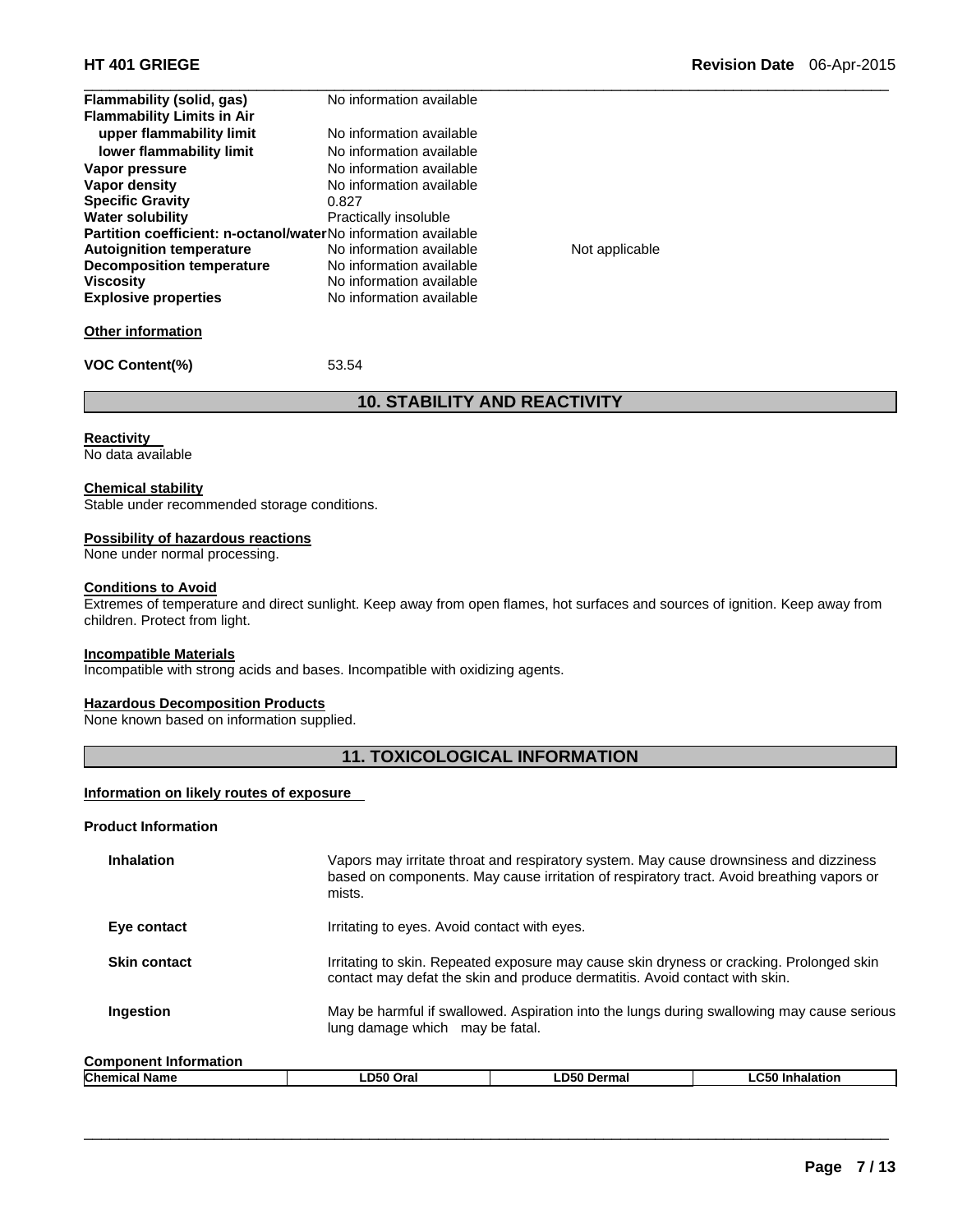| <b>ACETONE</b>          | $= 5800$ mg/kg         | 20,000 mg/kg (Rabbit)      | $= 50100$ mg/m <sup>3</sup><br>Rat ) 8 h |
|-------------------------|------------------------|----------------------------|------------------------------------------|
| 67-64-1                 |                        |                            |                                          |
| <b>TOLUENE</b>          | Rat)<br>$= 2600$ mg/kg | Rabbit)<br>$= 12000$ mg/kg | Rat) 4 h<br>$= 12.5$ mg/L                |
| 108-88-3                |                        |                            |                                          |
| <b>TITANIUM DIOXIDE</b> | (Rat)<br>> 10000 mg/kg |                            |                                          |
| 13463-67-7              |                        |                            |                                          |
| <b>N-BUTYL ALCOHOL</b>  | Rat)<br>$= 700$ mg/kg  | Rabbit)<br>$= 3402$ mg/kg  | Rat ) 4 h<br>$>8000$ ppm                 |
| 71-36-3                 |                        |                            |                                          |
| 2-BUTANONE              | $= 2483$ mg/kg<br>Rat) | $= 5000$ mg/kg<br>Rabbit)  | $= 11700$ ppm<br>Rat ) 4 h               |
| 78-93-3                 |                        |                            |                                          |
| XYLENE                  | $= 3500$ mg/kg<br>Rat) | > 4350 mg/kg<br>Rabbit)    | Rat ) 4 h<br>$= 29.08$ mg/L              |
| 1330-20-7               |                        |                            |                                          |
| <b>ETHYL BENZENE</b>    | -                      | $= 15400$ mg/kg<br>Rabbit) | $\overline{\phantom{a}}$                 |
| 100-41-4                |                        |                            |                                          |

#### **Information on toxicological effects**

**Symptoms** Symptoms of overexposure may be headache, dizziness, tiredness, nausea and vomiting. Irritating to respiratory system. Causes serious eye irritation.Irritating to skin. May be harmful or fatal if ingested.

#### **Delayed and immediate effects as well as chronic effects from short and long-term exposure**

| <b>Skin corrosion/irritation</b><br>Eye damage/irritation<br>Irritation<br>Sensitization<br><b>Germ Cell Mutagenicity</b><br>Carcinogenicity | Irritating to skin.<br>Irritating to eyes.<br>Moderately irritating to eyes, skin and respiratory system.<br>None known.<br>None known.<br>The table below indicates whether each agency has evaluated a listed ingredient as a<br>carcinogen. |             |                          |             |  |
|----------------------------------------------------------------------------------------------------------------------------------------------|------------------------------------------------------------------------------------------------------------------------------------------------------------------------------------------------------------------------------------------------|-------------|--------------------------|-------------|--|
| <b>Chemical Name</b>                                                                                                                         | <b>ACGIH</b>                                                                                                                                                                                                                                   | <b>IARC</b> | <b>NTP</b>               | <b>OSHA</b> |  |
| TOLUENE<br>108-88-3                                                                                                                          |                                                                                                                                                                                                                                                | Group 3     | $\overline{\phantom{a}}$ |             |  |
|                                                                                                                                              |                                                                                                                                                                                                                                                |             |                          |             |  |

| 108-88-3                  |    |          |      |  |
|---------------------------|----|----------|------|--|
| <b>TITANIUM DIOXIDE</b>   | ٠  | 2B       | $\,$ |  |
| 13463-67-7                |    |          |      |  |
| <b>MAGNESIUM SILICATE</b> |    | Group 3  |      |  |
| 14807-96-6                |    |          |      |  |
| <b>XYLENE</b>             |    | Group 3  |      |  |
| 1330-20-7                 |    |          |      |  |
| <b>IETHYL BENZENE</b>     | A3 | Group 2B |      |  |
| 100-41-4                  |    |          |      |  |

*ACGIH: (American Conference of Governmental Industrial Hygienists) A3 - Animal Carcinogen IARC: (International Agency for Research on Cancer) Group 2B - Possibly Carcinogenic to Humans Group 3 - Not Classifiable as to Carcinogenicity in Humans OSHA: (Occupational Safety & Health Administration) X - Present*  This product does not contain any known or suspected reproductive hazards at concentrations >0.1%. **Specific target organ systemic toxicity (single exposure)**  May cause respiratory irritation. May cause drowsiness and dizziness. **Specific target organ systemic toxicity (repeated exposure)**  May cause damage to organs through prolonged or repeated exposure. **Chronic toxicity May cause adverse liver effects. Target Organ Effects** Central nervous system, Central Vascular System (CVS), Eyes, Kidney, Liver, Lungs, Respiratory system, Skin. **Neurological effects** Intentional misuse by deliberately concentrating and inhaling contents may be harmful or fatal. **Aspiration hazard** May be fatal if swallowed and enters airways. **Numerical measures of toxicity - Product Information Unknown Acute Toxicity** 4E-05% of the mixture consists of ingredient(s) of unknown toxicity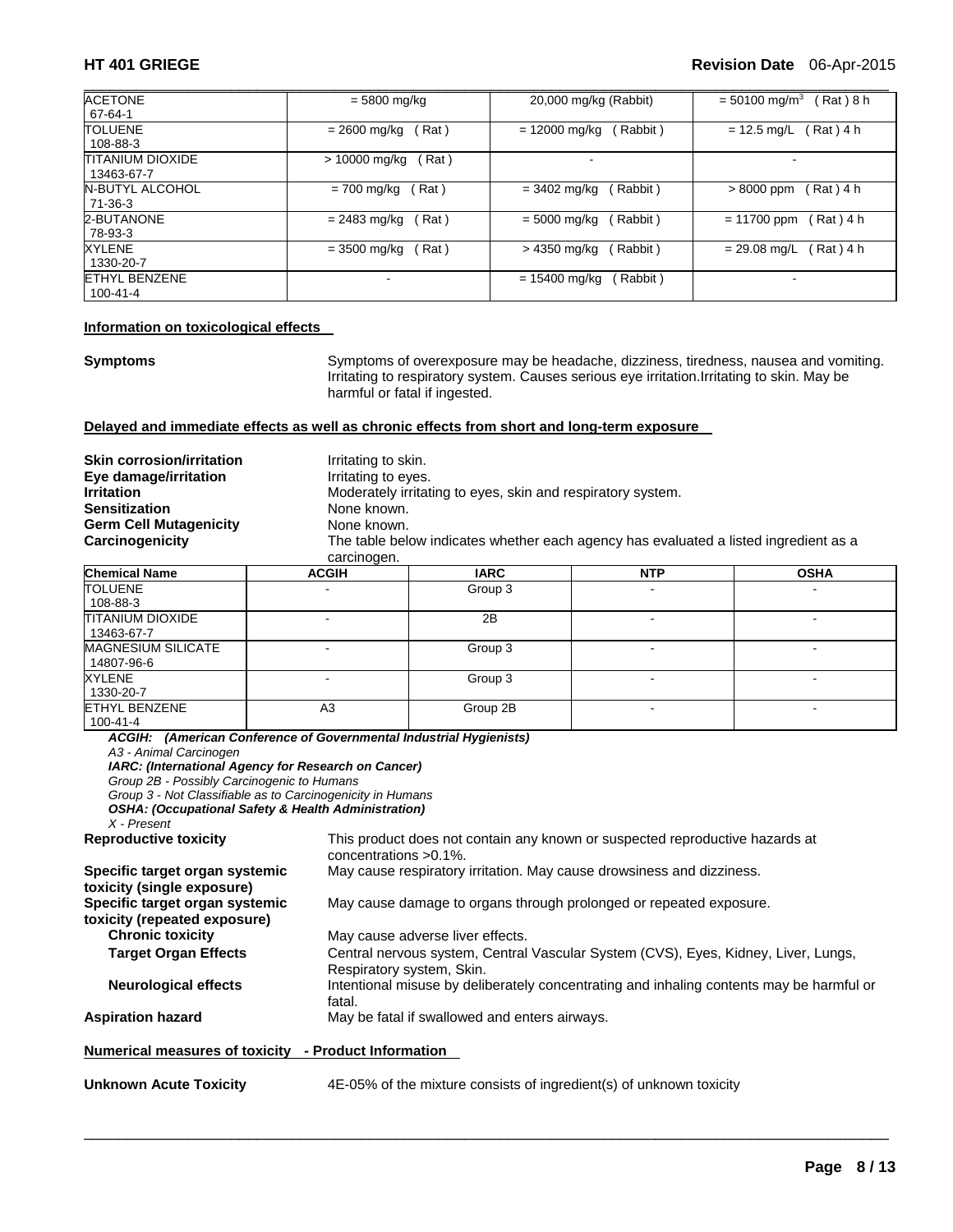#### **The following values are calculated based on chapter 3.1 of the GHS document** .

| ATEmix (oral)                        | 21947 mg/kg |
|--------------------------------------|-------------|
| <b>ATEmix (dermal)</b>               | 11773 mg/kg |
| <b>ATEmix (inhalation-gas)</b>       | 871846 mg/l |
| <b>ATEmix (inhalation-dust/mist)</b> | $93.2$ ma/l |

# **12. ECOLOGICAL INFORMATION**

 $\Box$ 

# **Ecotoxicity**

| <b>Chemical Name</b> | <b>Toxicity to algae</b>  | <b>Toxicity to</b><br><b>Toxicity to fish</b>          |                | Toxicity to daphnia and     |
|----------------------|---------------------------|--------------------------------------------------------|----------------|-----------------------------|
|                      |                           |                                                        | microorganisms | other aquatic invertebrates |
| <b>ACETONE</b>       |                           | 4.74 - 6.33 mL/L LC50                                  |                | 10294 - 17704 mg/L EC50     |
| 67-64-1              |                           | Oncorhynchus mykiss 96h                                |                | Daphnia magna 48h Static    |
|                      |                           | 6210 - 8120 mg/L LC50                                  |                | 12600 - 12700 mg/L EC50     |
|                      |                           | Pimephales promelas 96h                                |                | Daphnia magna 48h           |
|                      |                           | static 8300 mg/L LC50                                  |                |                             |
|                      |                           | Lepomis macrochirus 96h                                |                |                             |
| PROPANE/ISOBUTANE/N- | $\blacksquare$            |                                                        | $\overline{a}$ |                             |
| <b>BUTANE</b>        |                           |                                                        |                |                             |
| 68476-86-8           |                           |                                                        |                |                             |
| <b>TOLUENE</b>       | 433 mg/L EC50             | 11.0 - 15.0 mg/L LC50                                  |                | 5.46 - 9.83 mg/L EC50       |
| 108-88-3             | Pseudokirchneriella       | Lepomis macrochirus 96h                                |                | Daphnia magna 48h Static    |
|                      | subcapitata 96h 12.5 mg/L | static 14.1 - 17.16 mg/L                               |                | 11.5 mg/L EC50 Daphnia      |
|                      | EC50 Pseudokirchneriella  | LC50 Oncorhynchus mykiss                               |                | magna 48h                   |
|                      | subcapitata 72h static    | 96h static 15.22 - 19.05 mg/L                          |                |                             |
|                      |                           | LC50 Pimephales promelas                               |                |                             |
|                      |                           | 96h flow-through 5.89 - 7.81<br>mg/L LC50 Oncorhynchus |                |                             |
|                      |                           | mykiss 96h flow-through                                |                |                             |
|                      |                           | 50.87 - 70.34 mg/L LC50                                |                |                             |
|                      |                           | Poecilia reticulata 96h static                         |                |                             |
|                      |                           | 12.6 mg/L LC50 Pimephales                              |                |                             |
|                      |                           | promelas 96h static 28.2                               |                |                             |
|                      |                           | mg/L LC50 Poecilia                                     |                |                             |
|                      |                           | reticulata 96h semi-static 5.8                         |                |                             |
|                      |                           | mg/L LC50 Oncorhynchus                                 |                |                             |
|                      |                           | mykiss 96h semi-static 54                              |                |                             |
|                      |                           | mg/L LC50 Oryzias latipes                              |                |                             |
|                      |                           | 96h static                                             |                |                             |
| N-BUTYL ALCOHOL      | 500 mg/L EC50             | 100000 - 500000 µg/L LC50                              |                | 1897 - 2072 mg/L EC50       |
| 71-36-3              | Desmodesmus subspicatus   | Lepomis macrochirus 96h                                |                | Daphnia magna 48h Static    |
|                      | 96h 500 mg/L EC50         | static 1730 - 1910 mg/L                                |                | 1983 mg/L EC50 Daphnia      |
|                      | Desmodesmus subspicatus   | LC50 Pimephales promelas                               |                | magna 48h                   |
|                      | 72h                       | 96h static 1740 mg/L LC50                              |                |                             |
|                      |                           | Pimephales promelas 96h                                |                |                             |
|                      |                           | flow-through 1910000 µg/L                              |                |                             |
|                      |                           | LC50 Pimephales promelas                               |                |                             |
|                      |                           | 96h static                                             |                |                             |
| MAGNESIUM SILICATE   |                           | 100 g/L LC50 Brachydanio                               |                |                             |
| 14807-96-6           |                           | rerio 96h semi-static                                  |                |                             |
| 2-BUTANONE           | $\blacksquare$            | 3130 - 3320 mg/L LC50                                  |                | 4025 - 6440 mg/L EC50       |
| 78-93-3              |                           | Pimephales promelas 96h                                |                | Daphnia magna 48h Static    |
|                      |                           | flow-through                                           |                | 5091 mg/L EC50 Daphnia      |
|                      |                           |                                                        |                | magna 48h 520 mg/L EC50     |
|                      |                           |                                                        |                | Daphnia magna 48h           |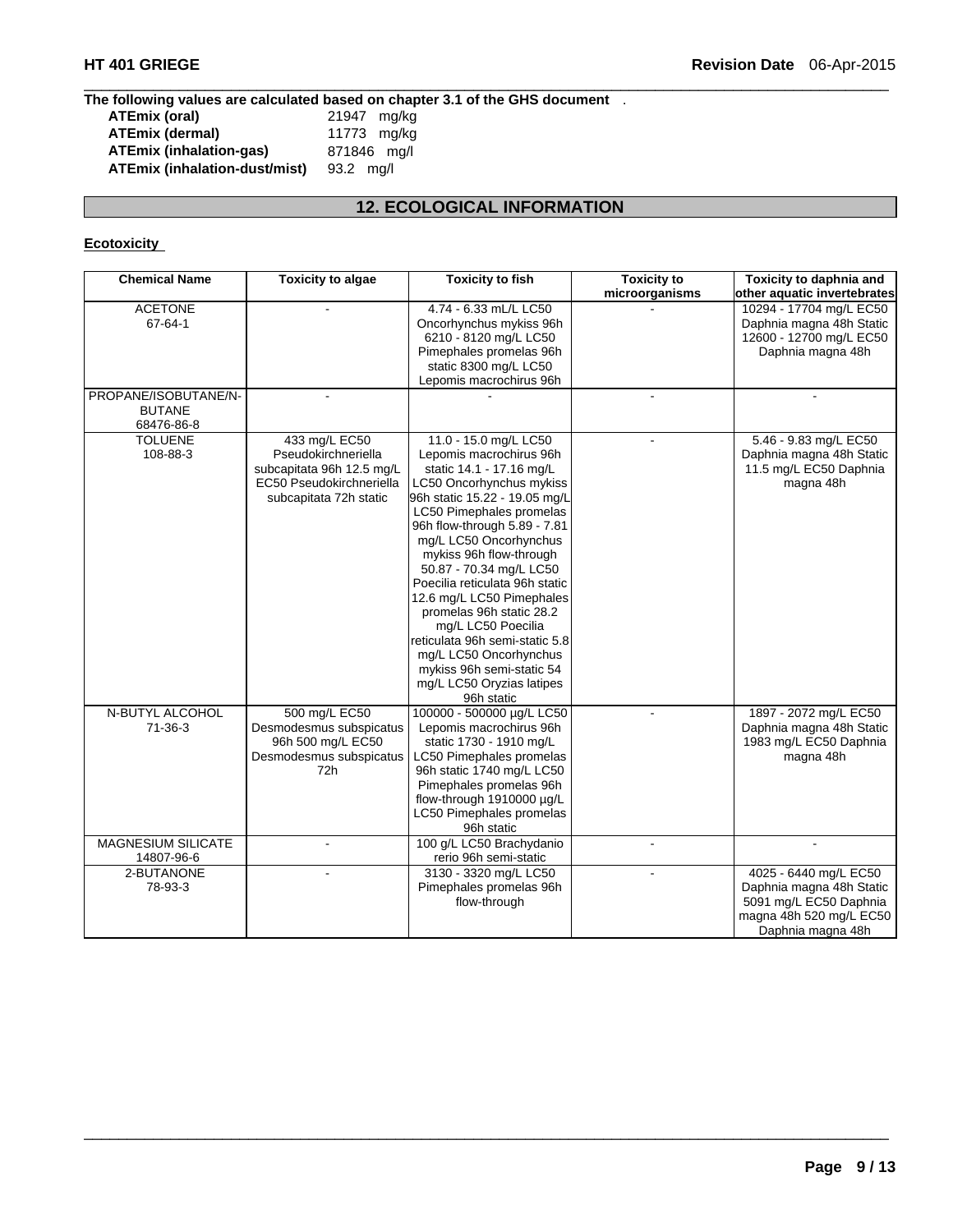| <b>XYLENE</b>        |                              | 13.1 - 16.5 mg/L LC50          | 0.6 mg/L LC50 Gammarus      |
|----------------------|------------------------------|--------------------------------|-----------------------------|
| 1330-20-7            |                              | Lepomis macrochirus 96h        | lacustris 48h 3.82 mg/L     |
|                      |                              | flow-through 13.5 - 17.3       | EC50 water flea 48h         |
|                      |                              | mg/L LC50 Oncorhynchus         |                             |
|                      |                              | mykiss 96h 2.661 - 4.093       |                             |
|                      |                              | mg/L LC50 Oncorhynchus         |                             |
|                      |                              | mykiss 96h static 23.53 -      |                             |
|                      |                              | 29.97 mg/L LC50                |                             |
|                      |                              | Pimephales promelas 96h        |                             |
|                      |                              | static 30.26 - 40.75 mg/L      |                             |
|                      |                              | LC50 Poecilia reticulata 96h   |                             |
|                      |                              | static 7.711 - 9.591 mg/L      |                             |
|                      |                              | LC50 Lepomis macrochirus       |                             |
|                      |                              | 96h static 13.4 mg/L LC50      |                             |
|                      |                              | Pimephales promelas 96h        |                             |
|                      |                              | flow-through 19 mg/L LC50      |                             |
|                      |                              | Lepomis macrochirus 96h        |                             |
|                      |                              | 780 mg/L LC50 Cyprinus         |                             |
|                      |                              | carpio 96h semi-static 780     |                             |
|                      |                              | mg/L LC50 Cyprinus carpio      |                             |
|                      |                              | 96h                            |                             |
| <b>ETHYL BENZENE</b> | 4.6 mg/L EC50                | 11.0 - 18.0 mg/L LC50          | 1.8 - 2.4 mg/L EC50 Daphnia |
| $100 - 41 - 4$       | Pseudokirchneriella          | Oncorhynchus mykiss 96h        | magna 48h                   |
|                      | subcapitata 72h 438 mg/L     | static 7.55 - 11 mg/L LC50     |                             |
|                      | EC50 Pseudokirchneriella     | Pimephales promelas 96h        |                             |
|                      | subcapitata 96h 2.6 - 11.3   | flow-through 9.1 - 15.6 mg/L   |                             |
|                      | mg/L EC50                    | LC50 Pimephales promelas       |                             |
|                      | Pseudokirchneriella          | 96h static 32 mg/L LC50        |                             |
|                      | subcapitata 72h static 1.7 - | Lepomis macrochirus 96h        |                             |
|                      | 7.6 mg/L EC50                | static 4.2 mg/L LC50           |                             |
|                      | Pseudokirchneriella          | Oncorhynchus mykiss 96h        |                             |
|                      | subcapitata 96h static       | semi-static 9.6 mg/L LC50      |                             |
|                      |                              | Poecilia reticulata 96h static |                             |

**Persistence and degradability** 

No information available.

#### **Bioaccumulation**

No information available.

| <b>Chemical Name</b>       | log Pow |
|----------------------------|---------|
| <b>ACETONE</b>             | $-0.24$ |
| 67-64-1                    |         |
| PROPANE/ISOBUTANE/N-BUTANE | 2.8     |
| 68476-86-8                 |         |
| <b>TOLUENE</b>             | 2.65    |
| 108-88-3                   |         |
| N-BUTYL ALCOHOL            | 0.785   |
| 71-36-3                    |         |
| 2-BUTANONE                 | 0.29    |
| 78-93-3                    |         |
| <b>XYLENE</b>              | 3.15    |
| 1330-20-7                  |         |
| ETHYL BENZENE              | 3.118   |
| $100 - 41 - 4$             |         |

**Other adverse effects** No information available

# **13. DISPOSAL CONSIDERATIONS**

 $\Box$ 

#### **Waste treatment**

**Waste Disposal Methods** This material, as supplied, is a hazardous waste according to federal regulations (40 CFR 261).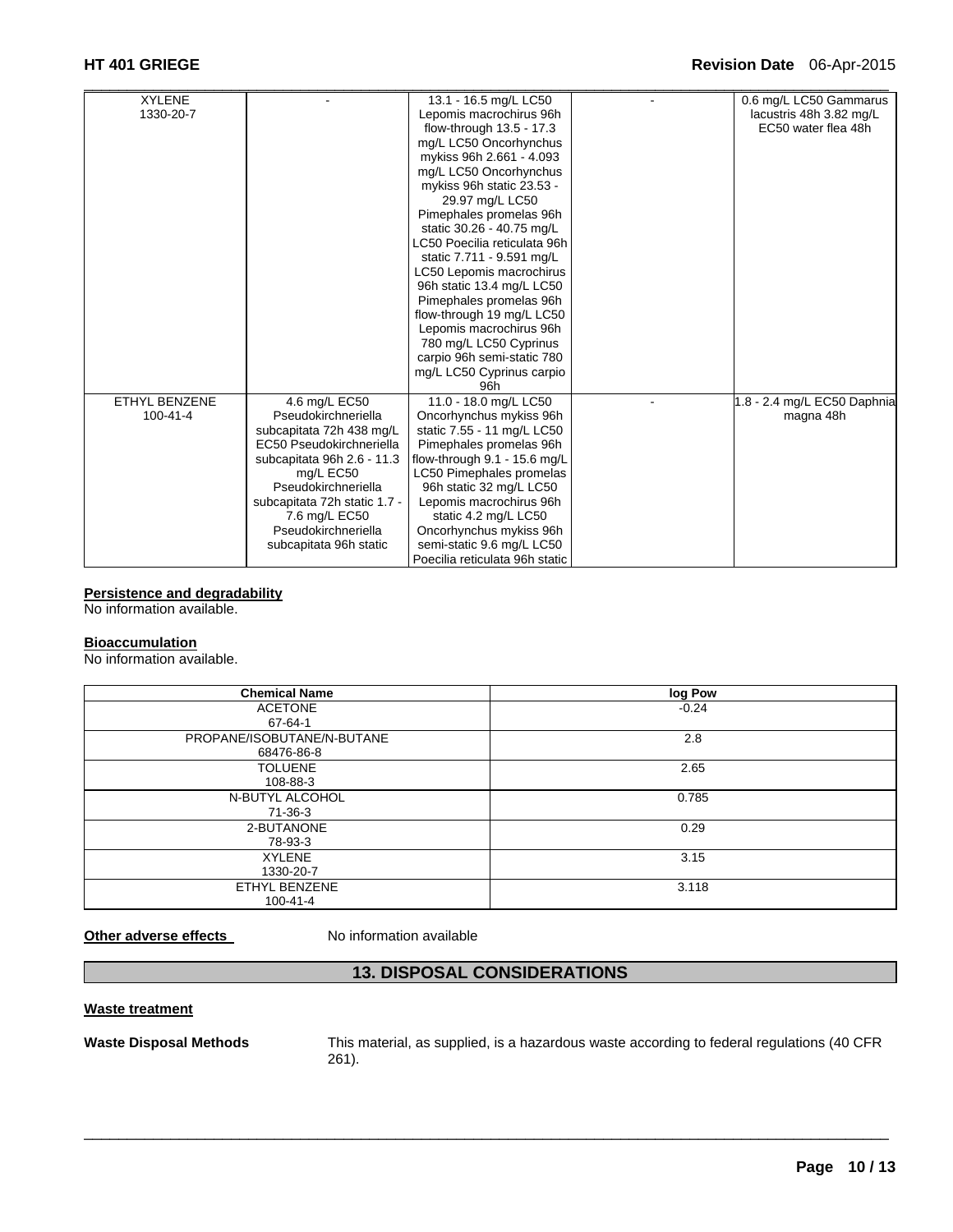**Contaminated packaging** Do not re-use empty containers. Empty containers should be taken to an approved waste handling site for recycling or disposal. Pressurized container: Do not pierce or burn, even after use.

### **14. TRANSPORT INFORMATION**

| <b>DOT Ground</b> | CONSUMER COMMODITY ORM-D |
|-------------------|--------------------------|
|                   | nr                       |
|                   | LIMITED QUANTITY         |

| IATA | UN1950. AEROSOLS. FLAMMABLE. 2.1. LTD. QTY. |
|------|---------------------------------------------|
| IMDG | UN1950. AEROSOLS. FLAMMABLE. 2.1. LTD. QTY. |

# **15. REGULATORY INFORMATION**

#### **International Inventories**

| <b>Chemical Name</b>                  | <b>TSCA</b> | <b>DSL/NDSL</b>   | EINECS/ELI<br><b>NCS</b> | <b>ENCS</b>       | <b>IECSC</b>      | <b>KECL</b>            | <b>PICCS</b>      | <b>AICS</b> |
|---------------------------------------|-------------|-------------------|--------------------------|-------------------|-------------------|------------------------|-------------------|-------------|
| <b>ACETONE</b>                        | x           | v<br>⋏            | $\checkmark$<br>∧        | x                 | X                 | $\checkmark$           | x                 | Χ           |
| <b>PROPANE/ISOBUTAN</b><br>E/N-BUTANE | x           | X                 | X                        | Not listed        | $\checkmark$      | v<br>́                 | $\check{ }$       | Χ           |
| <b>TOLUENE</b>                        | X           | X                 | $\checkmark$<br>⋏        | X                 | $\checkmark$<br>ᄉ | $\checkmark$<br>⌒      | $\checkmark$      | X           |
| <b>TITANIUM DIOXIDE</b>               | x           | ◡<br>⋏            | $\checkmark$<br>⋏        | $\checkmark$<br>ᄉ | ⋏                 | $\checkmark$<br>⌒      | ν                 | X           |
| N-BUTYL ALCOHOL                       |             | $\checkmark$<br>⋏ | $\checkmark$<br>∧        | x                 | ⋏                 | $\checkmark$<br>$\sim$ | $\check{ }$       | v           |
| <b>CALCIUM</b><br><b>CARBONATE</b>    | x           | X                 | X                        | X                 | $\checkmark$<br>⋏ | $\checkmark$<br>∧      | X                 | x           |
| <b>MAGNESIUM</b><br><b>SILICATE</b>   | x           | x                 | X                        | x                 | x                 | v                      | x                 | x           |
| 2-BUTANONE                            |             | X                 | X                        | X                 | X                 | $\checkmark$<br>⌒      | Χ                 | Χ           |
| <b>XYLENE</b>                         |             | $\check{ }$<br>⋏  | $\checkmark$<br>⋏        | X                 | v                 | $\checkmark$<br>$\sim$ | $\checkmark$<br>⋏ | X           |
| ETHYL BENZENE                         |             | X                 | X                        | x                 | ⋏                 | v<br>∧                 | ν                 | Χ           |

**Legend: TSCA** - United States Toxic Substances Control Act Section 8(b) Inventory

**DSL/NDSL** - Canadian Domestic Substances List/Non-Domestic Substances List

**EINECS/ELINCS** - European Inventory of Existing Commercial Chemical Substances/EU List of Notified Chemical Substances

**ENCS** - Japan Existing and New Chemical Substances

**CHINA** - China Inventory of Existing Chemical Substances

**KECL** - Korean Existing and Evaluated Chemical Substances

**PICCS** - Philippines Inventory of Chemicals and Chemical Substances

**AICS** - Australian Inventory of Chemical Substances

### **U.S. Federal Regulations**

#### **SARA 313**

Section 313 of Title III of the Superfund Amendments and Reauthorization Act of 1986 (SARA). This product contains a chemical or chemicals which are subject to the reporting requirements of the Act and Title 40 of the Code of Federal Regulations, Part 372: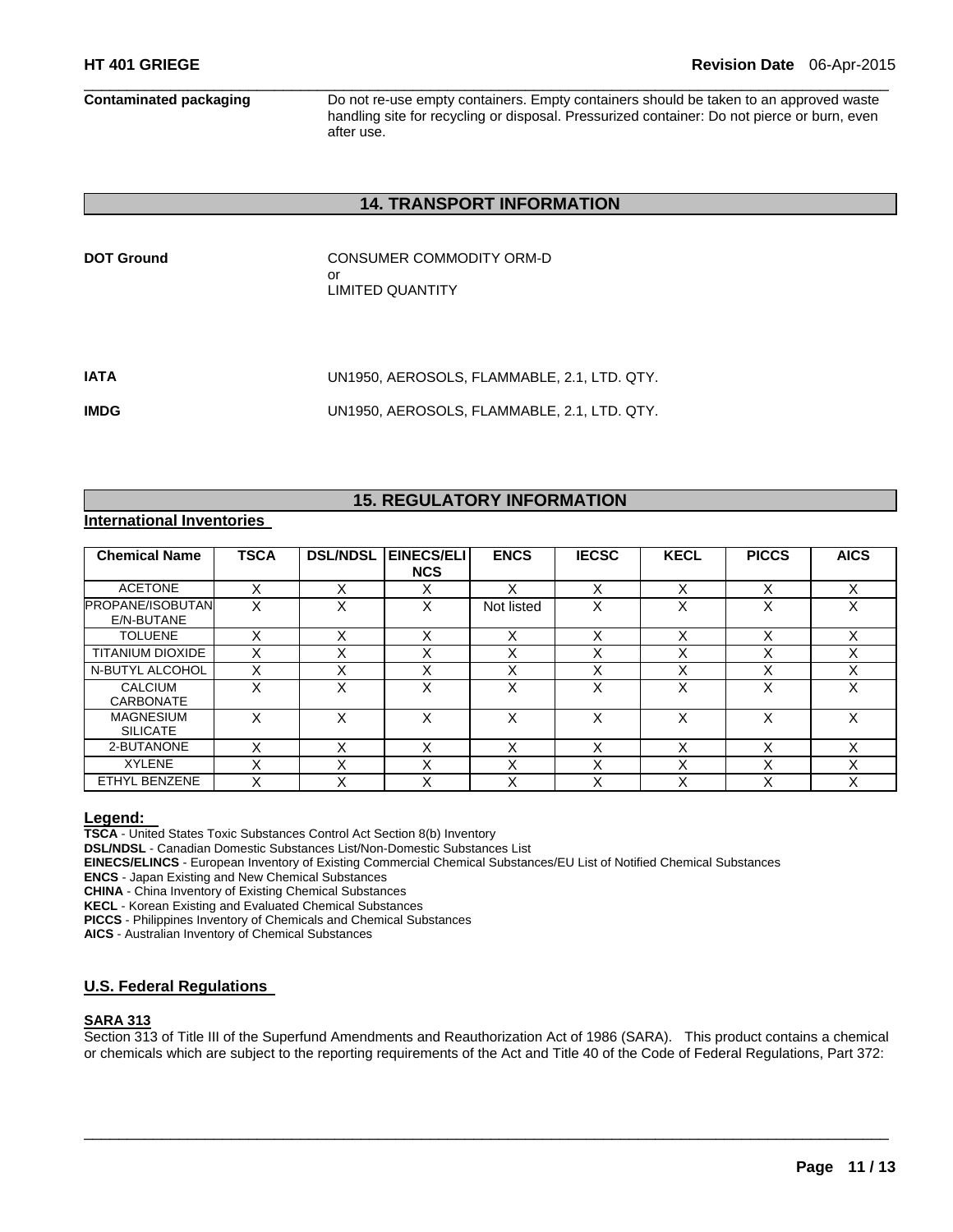| <b>Chemical Name</b>                  | <b>CAS-No</b> | Weight %* | SARA 313 - Threshold<br>Values % |
|---------------------------------------|---------------|-----------|----------------------------------|
| TOLUENE - 108-88-3                    | 108-88-3      | $10 - 20$ | 1.0                              |
| N-BUTYL ALCOHOL - 71-36-3             | $71-36-3$     | $1 - 10$  | 1.0                              |
| XYLENE - 1330-20-7                    | 1330-20-7     | $1 - 10$  | 1.0                              |
| ETHYL BENZENE - 100-41-4              | 100-41-4      | $0.1 - 1$ | 0.1                              |
| <b>SARA 311/312 Hazard Categories</b> |               |           |                                  |
| <b>Acute Health Hazard</b>            | Yes           |           |                                  |
| <b>Chronic Health Hazard</b>          | Yes           |           |                                  |
| <b>Fire Hazard</b>                    | Yes           |           |                                  |
| Sudden Release of Pressure Hazard     | Yes           |           |                                  |
| <b>Reactive Hazard</b>                | no            |           |                                  |

# **Clean Water Act**

This product contains the following substances which are regulated pollutants pursuant to the Clean Water Act (40 CFR 122.21 and 40 CFR 122.42):

| <b>Chemical Name</b>            | <b>CWA - Reportable</b><br>Quantities | <b>CWA - Toxic Pollutants</b> | <b>CWA - Priority Pollutants</b> | <b>CWA - Hazardous</b><br><b>Substances</b> |
|---------------------------------|---------------------------------------|-------------------------------|----------------------------------|---------------------------------------------|
| <b>TOLUENE</b><br>108-88-3      | 1000 lb                               |                               |                                  |                                             |
| <b>XYLENE</b><br>1330-20-7      | 100 <sub>1b</sub>                     |                               |                                  |                                             |
| ETHYL BENZENE<br>$100 - 41 - 4$ | 1000 lb                               |                               |                                  |                                             |

# **CERCLA**

This material, as supplied, contains one or more substances regulated as a hazardous substance under the Comprehensive Environmental Response Compensation and Liability Act (CERCLA) (40 CFR 302):

| <b>Chemical Name</b> | <b>Hazardous Substances RQs</b> | <b>Extremely Hazardous Substances</b> | <b>RQ</b>                        |
|----------------------|---------------------------------|---------------------------------------|----------------------------------|
|                      |                                 | <b>RQs</b>                            |                                  |
| <b>ACETONE</b>       | 5000 lb                         |                                       | RQ 5000 lb final RQ              |
| 67-64-1              |                                 |                                       | RQ 2270 kg final RQ              |
| <b>TOLUENE</b>       | 1000 lb 1 lb                    |                                       | RQ 1000 lb final RQ              |
| 108-88-3             |                                 |                                       | RQ 454 kg final RQ RQ 1 lb final |
|                      |                                 |                                       | RQ.                              |
|                      |                                 |                                       | RQ 0.454 kg final RQ             |
| N-BUTYL ALCOHOL      | 5000 lb                         |                                       | RQ 5000 lb final RQ              |
| 71-36-3              |                                 |                                       | RQ 2270 kg final RQ              |
| 2-BUTANONE           | 5000 lb                         |                                       | RQ 5000 lb final RQ              |
| 78-93-3              |                                 |                                       | RQ 2270 kg final RQ              |
| <b>XYLENE</b>        | 100 <sub>lb</sub>               |                                       | RQ 100 lb final RQ               |
| 1330-20-7            |                                 |                                       | RQ 45.4 kg final RQ              |
| ETHYL BENZENE        | 1000 lb                         |                                       | RQ 1000 lb final RQ              |
| $100 - 41 - 4$       |                                 |                                       | RQ 454 kg final RQ               |

# **U.S. State Regulations**

#### **California Proposition 65**

This product contains the following Proposition 65 chemicals:

| <b>Chemical Name</b>          | California Prop. 65 |
|-------------------------------|---------------------|
| TOLUENE - 108-88-3            | Developmental       |
|                               | Female Reproductive |
| TITANIUM DIOXIDE - 13463-67-7 | Carcinoɑen          |
| ETHYL BENZENE - 100-41-4      | Carcinogen          |

#### **U.S. State Right-to-Know Regulations**

| - - -<br>Chemical<br>Name           | <b>New Jersey</b> | รsachusetts<br>IVIC | Pennsvlvania |
|-------------------------------------|-------------------|---------------------|--------------|
| <b><i>CETONE</i></b><br>41 O<br>∼∼∟ |                   |                     |              |
| 67-64-                              |                   |                     |              |